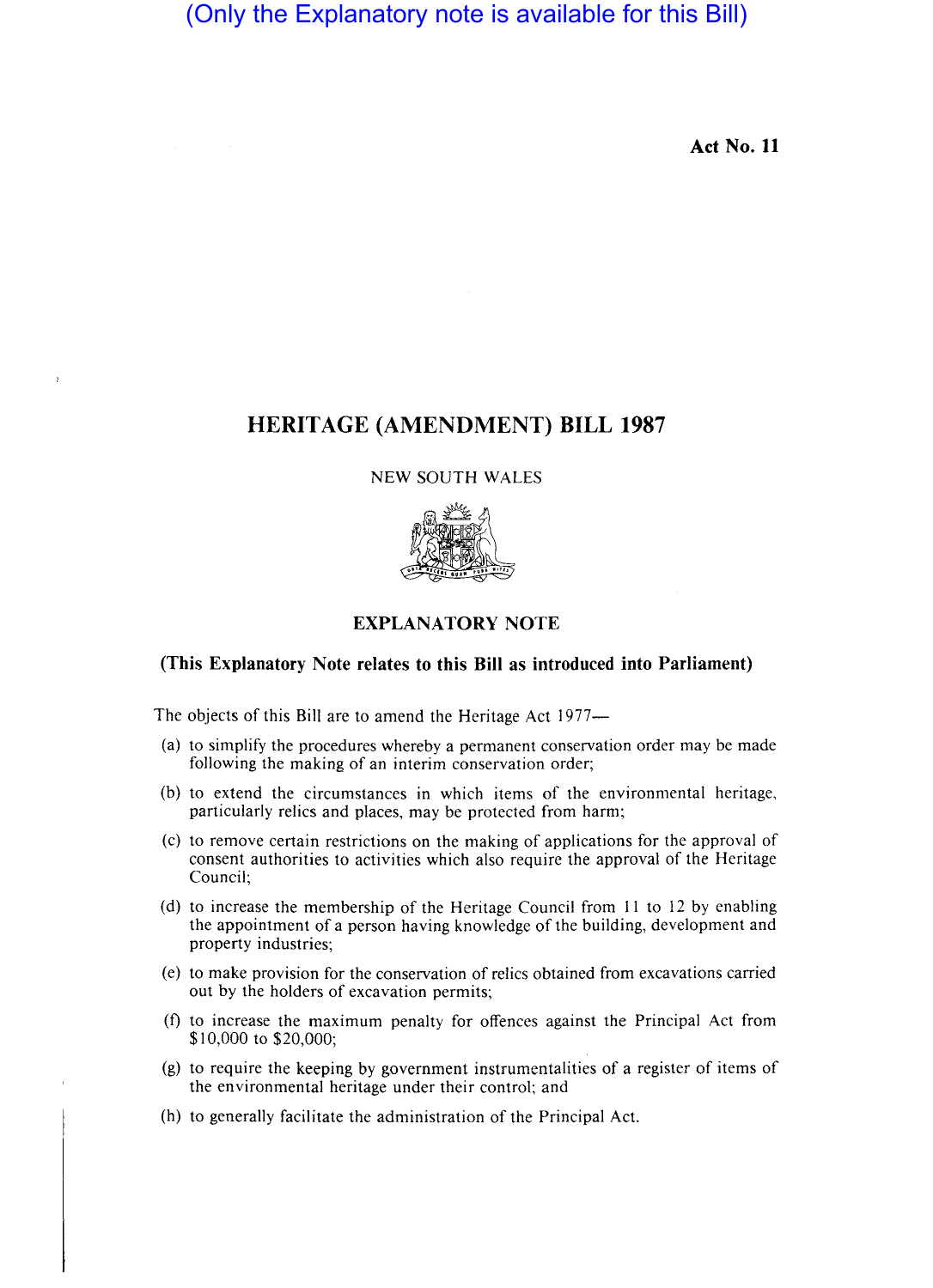Clause I specifies the short title of the proposed Act.

Clause 2 provides that the Heritage Act 1977 is referred to in the proposed Act as the Principal Act.

Clause 3 gives effect to the Schedules of amendments.

Clause 4 gives effect to the Schedule of savings and transitional provisions.

### SCHEDULE 1-AMENDMENTS TO THE PRINCIPAL ACT RELATING TO CONSERVATION INSTRUMENTS

Schedule 1 (I) makes consequential amendments to various definitions in the Principal Act and inserts definitions of "affected person" and "Commissioner of Inquiry".

Schedule  $1$  (2), (5) (b), (9), (10), (13) (a) and (16) enable, and make consequential amendments relating to, the making of a permanent conservation order for a precinct. (The Principal Act presently allows a permanent conservation order to be made only in respect of an item of the environmental heritage.)

Schedule I (3) provides for the contents of a notice of the making of an interim conservation order to be given to affected persons.

Schedule I (4) inserts proposed sections 29A-290 into the Principal Act.

Proposed section 29A enables objections to be made to the making of an interim conservation order within 6 months after the order takes effect and specifies the grounds of objection.

Proposed section 298 requires the Minister to appoint a Commissioner of Inquiry to hold an inquiry if an objection is made.

Proposed section 29c provides for the rights of appearance of persons at an inquiry.

Proposed section 290 requires a report of an inquiry to be made to the Minister and requires the Minister to make the report publicly available.

Schedule I (5) (a) reduces the duration of an interim conservation order from a maximum period of 2 years to a maximum period of 12 months, except where an inquiry under proposed section 298 has not been completed within the 12-month period.

Schedule I (6) substitutes section 31 of the Principal Act and provides for the Heritage Council to carry out an inquiry to determine whether a permanent conservation order should follow the making of an interim conservation order in a case where no objection is made to the making of the interim conservation order.

Schedule I (7) extends the circumstances in which the Minister may revoke an interim conservation order.

Schedule I (8) inserts proposed section 35A into the Principal Act. The proposed section enables the Minister to make a permanent conservation order in respect of an item of the environmental heritage or a precinct following consideration of a report of a Commissioner of Inquiry (under proposed section 290 of the Principal Act) or the Heritage Council (under the substituted section 31 of the Principal Act).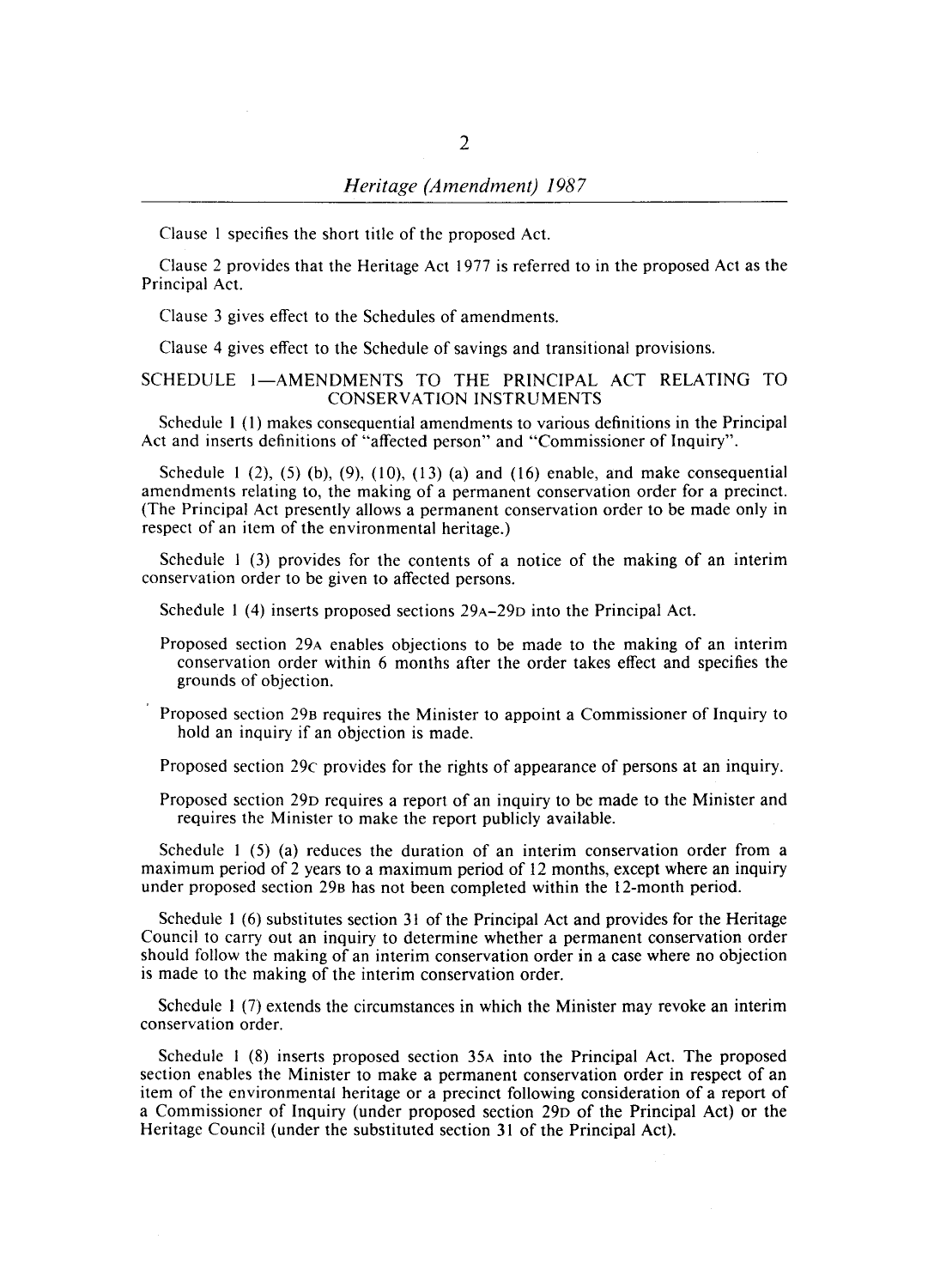## *Heritage (Amendment) 1987*

Schedule I (11) amends section 39 of the Principal Act to remove any suggestion that the Minister may propose to make a permanent conservation order before persons who may be affected by the order have had an opportunity to object to it and Schedule I (12) makes amendments consequential on this amendment.

Schedule 1 (13) (b),  $(14)$ ,  $(15)$  and  $(19)$  provide that other inquiries required to be held under the Principal Act into the making or revocation of permanent conservation orders shall be held before a Commissioner of Inquiry.

Schedule 1 (17) makes consequential amendments.

Schedule I (18) amends section 50 of the Principal Act to remove any suggestion that the Minister may propose to revoke a permanent conservation order before persons who may be interested in the revocation have had an opportunity to make submissions concerning the revocation.

Schedule I (20) inserts a new Division 3 (Inquiries) into Part III of the Principal Act. The new Division contains proposed sections 55A and 558.

Proposed section 55A is an interpretation provision.

Proposed section 558 provides for the procedure to be followed at an inquiry conducted by a Commissioner of Inquiry into the making of an interim conservation order or the making or revocation of a permanent conservation order. The proposed section is substantially the same as section 120 of the Environmental Planning and Assessment Act 1979 which relates to the conduct of a Commission of Inquiry under that Act.

Schedule 1 (21) makes a consequential amendment.

#### SCHEDULE 2-AMENDMENTS TO THE PRINCIPAL ACT RELATING TO THE PREVENTION OF HARM TO CERTAIN ITEMS OF THE ENVIRONMENTAL HERITAGE

Schedule 2 (I) makes a consequential amendment.

Schedule 2 (2) inserts a definition of "harm" into Division 8 of Part VI of the Principal Act so as to extend the scope of the Division beyond its present scope of enabling only buildings and works to be protected from damage and demolition to enable relics and places (including trees and other vegetation on those places) to be protected from damage also.

Schedule 2 (3)–(6) (d) and (7)–(9) amend provisions of the Division to extend its operation to prevent harm to relics and places.

Schedule 2 (6) (e) provides that an order under section 130 of the Principal Act preventing harm to a building, work, relic or place shall not remain in force for more than 12 months.

Schedule 2 (6) (f) provides that notice to the Heritage Council of intention to cause harm of only a minor nature to a building, work, relic or place the subject of an order under section 130 of the Principal Act will not have the potential to terminate the order after 40 days in the way in which a notice of intention to carry out more significant harm does.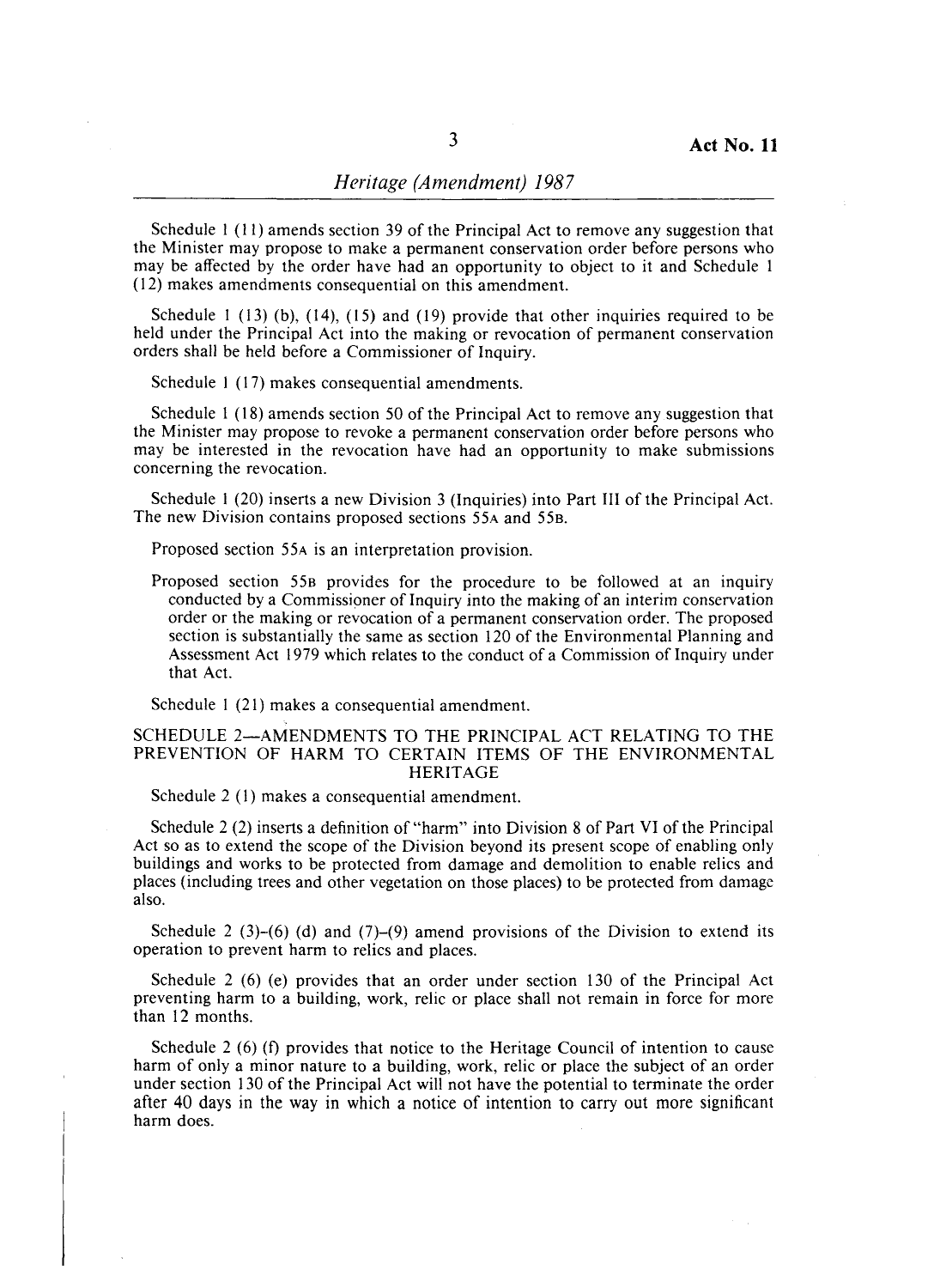Schedule 2 (10) inserts proposed section  $137A$  into the Principal Act to make it clear that a protection order under the Division prevails over orders made under other Acts which might otherwise permit buildings, works, relics or places to be harmed.

Schedule 2 (11) makes a consequential amendment.

#### SCHEDULE 3-AMENDMENTS TO THE PRINCIPAL ACT RELATING TO CONTROLS IMPOSED BY CONSERVATION INSTRUMENTS

Schedule 3 (1) adds to the list of activities which cannot be carried out. except in accordance with the approval of the Heritage Council, in respect of an item of the environmental heritage which is subject to an interim conservation order or a permanent conservation order-

- (a) the moving of a relic; and
- (b) the damaging or destruction of vegetation, other than trees (trees currently being included in the list).

Schedule 3 (2) requires the Heritage Council to refuse to approve an application to wholly demolish a building or work which is subject to an interim conservation order (as is currently the case with a building or work which is subject to a permanent conservation order).

Schedule 3 (3) substitutes sections 67-69 of the Principal Act.

- Proposed section 67 enables an application for the approval of a consent authority to an activity which also requires the approval of the Heritage Council to be made at any time but prevents the consent authority from giving its approval before the Heritage Council's determination of the application has been notified to it.
- Proposed section 68 requires the approval of a consent authority to be consistent with a relevant determination of the Heritage Council.
- Proposed section 69 preserves the liability of a consent authority in respect of an approval granted by it.

Schedule 1 (4) makes it clear that no appeal lies to the Minister from the refusal of the Heritage Council to approve an application to wholly demolish a building or work which is subject to an interim conservation order or a permanent conservation order.

SCHEDULE 4-MISCELLANEOUS AMENDMENTS TO THE PRINCIPAL ACT

Schedule 4 (1) (a), (d), (e), (f), (g) and (h) amend interpretation provisions in the Principal Act to bring the definition of "development" into line with the definition of development in the Environmental Planning and Assessment Act 1979.

Schedule 4 (I) (b) substitutes the definition of "relic" so as to include objects which are 50 or more years old.

Schedule 4 (1) (c) and (10) make amendments by way of statute law revision.

Schedule 4 (2) increases the membership of the Heritage Council from 11 to 12 by enabling the appointment of a person having knowlege of the building, development and property industries.